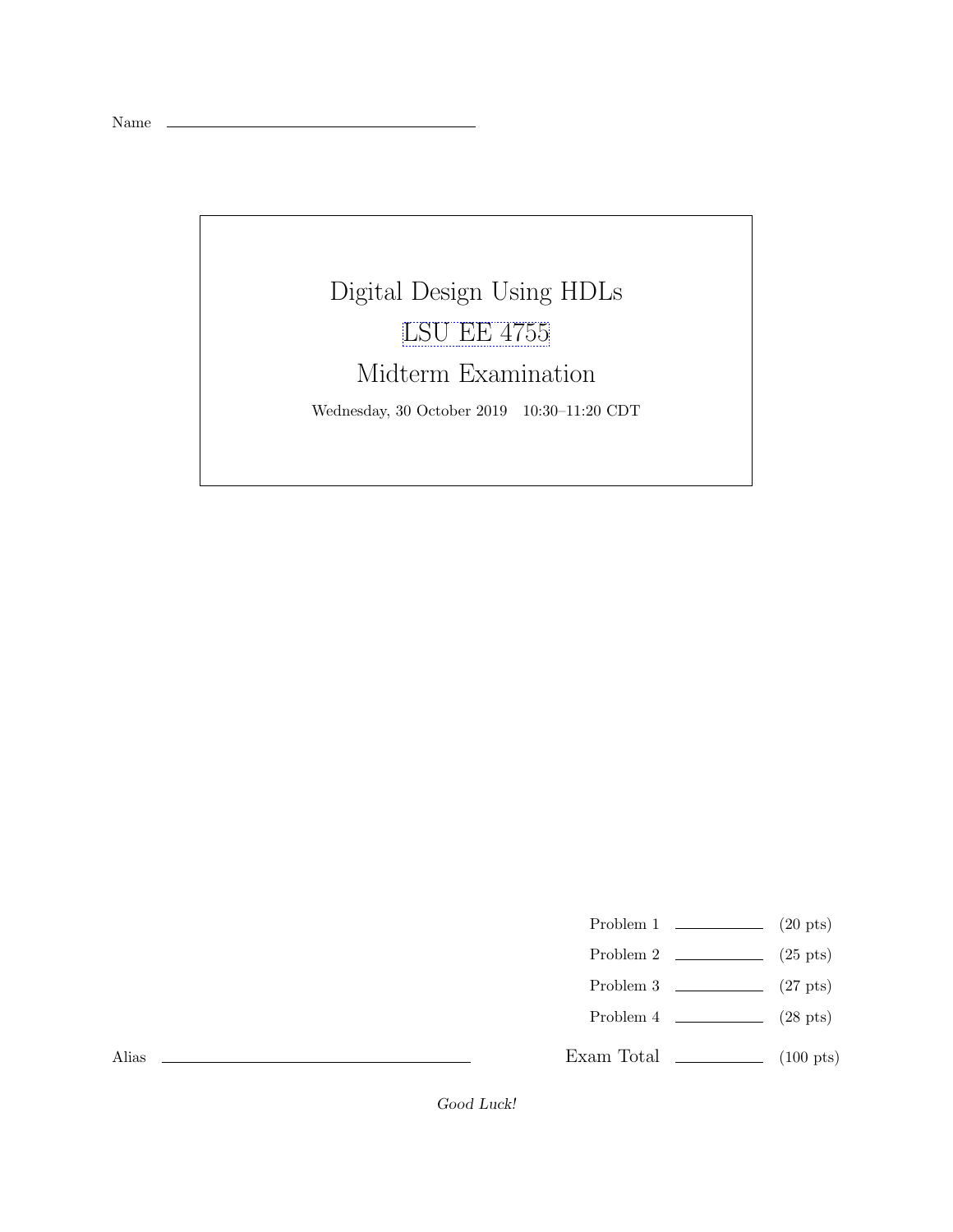Problem 1: [20 pts] Appearing below is one of the solutions to Homework 2, the count leading zeros module.

```
module clz_bi_tree #( int w = 19, int ww = clz_0(w+1) )
                ( output uwire [ww:1] nlz, input uwire [w:1] a );
if (w == 1) begin
   assign nlz = \tilde{a};
end else begin
   localparam int wlo = w/2, whi = w - wlo;
   localparam int wwlo = $clog2(wlo+1), wwhi = $clog2(whi+1);
   uwire [wwlo:1] lz_lo;
   uwire [wwhi:1] lz_hi;
   clz_bi_tree #(wlo) clo( lz_lo, a[wlo:1] );
   clz_bi_tree #(whi) chi( lz_hi, a[w:wlo+1] );
   assign nlz = lz_lo < wlo ? lz_lo : wlo + lz_hi;
 end
```
## endmodule

Show the hardware that will be inferred for the module for  $w > 1$ . Just show one level, don't show what is inside of clo and chi.

Show synthesized hardware for one level.  $\Box$  Be sure to show clo and chi (but not their contents).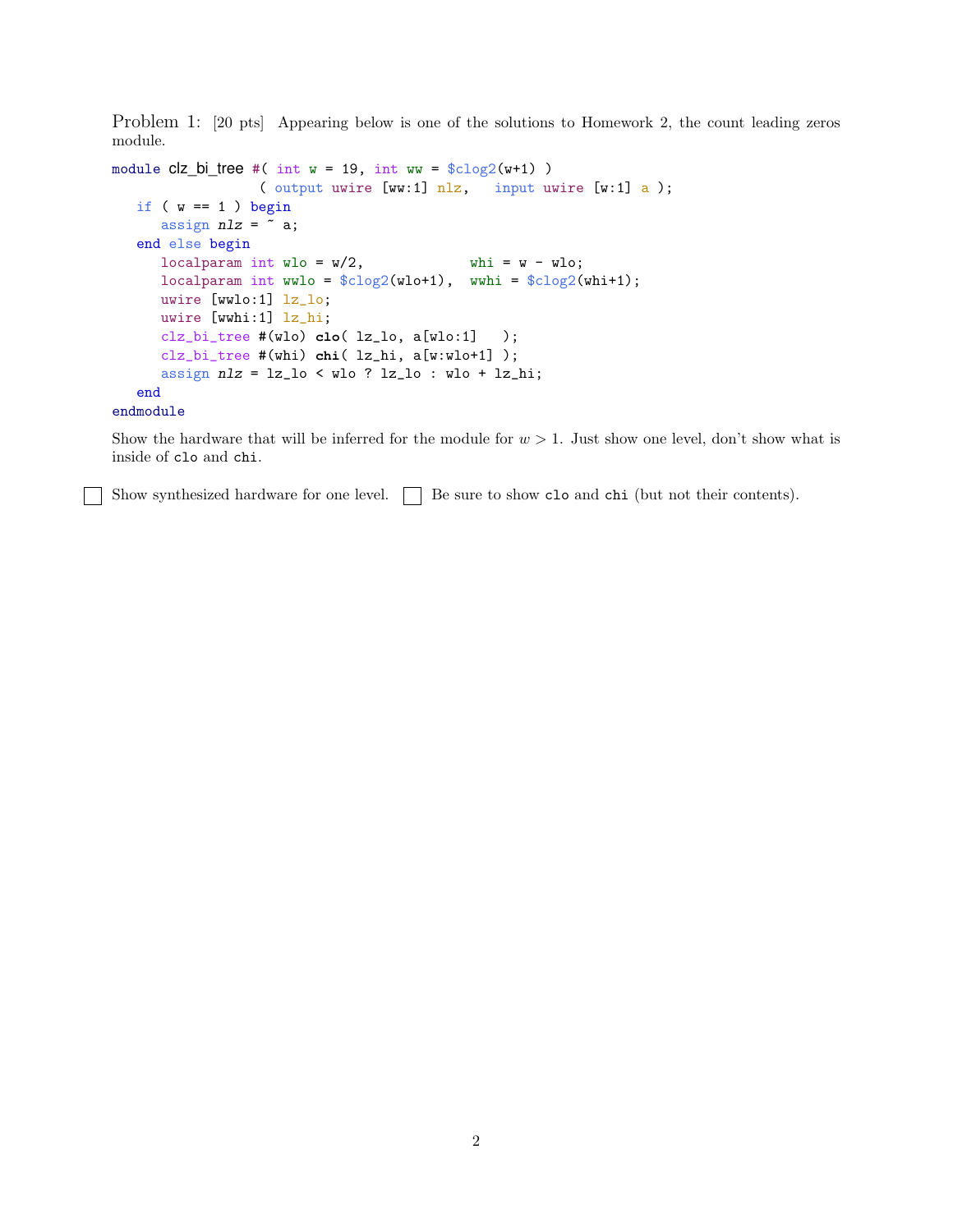Problem 2: [25 pts] In Homework 2 a clz (count leading zeros) module was constructed recursively by splitting the input bit vector and connecting each half to a smaller instance. The incomplete module below is similar except that the input vector is to be split into thirds and each third connected to a recursive instance. Complete the module.

Complete so that clz tri tree computes clz.

```
module clz_tri_ree #( int w = 19, int ww = clog2(w+1))
                ( output uwire [ww-1:0] nlz, input uwire [w-1:0] a );
if (w == 1) begin
   assign nlz = \tilde{a};
   // Make any needed changes to terminal case(s).
end else begin
   // Finish these localparams.
   localparam int wlo =
   localparam int wmi =
   localparam int whi =
   localparam int wwlo = $clog2(wlo+1), wwmi = $clog2(wmi+1), wwhi = $clog2(whi+1);
   uwire [wwlo-1:0] \frac{1}{2} lo; // No need to change these four lines.
   uwire [wwmi-1:0] lz_mi;
   uwire [wwhi-1:0] lz_hi;
   // Finish module connections below.
   clz_tri_tree #(wlo) clo( lz_lo, a[ ] );
   clz_tri_tree #(wmi) cmi( lz_mi, a[ ] );
   clz_tri_tree #(whi) chi( lz_hi, a[ ] );
   // Finish nlz.
   assign nlz =
```
end endmodule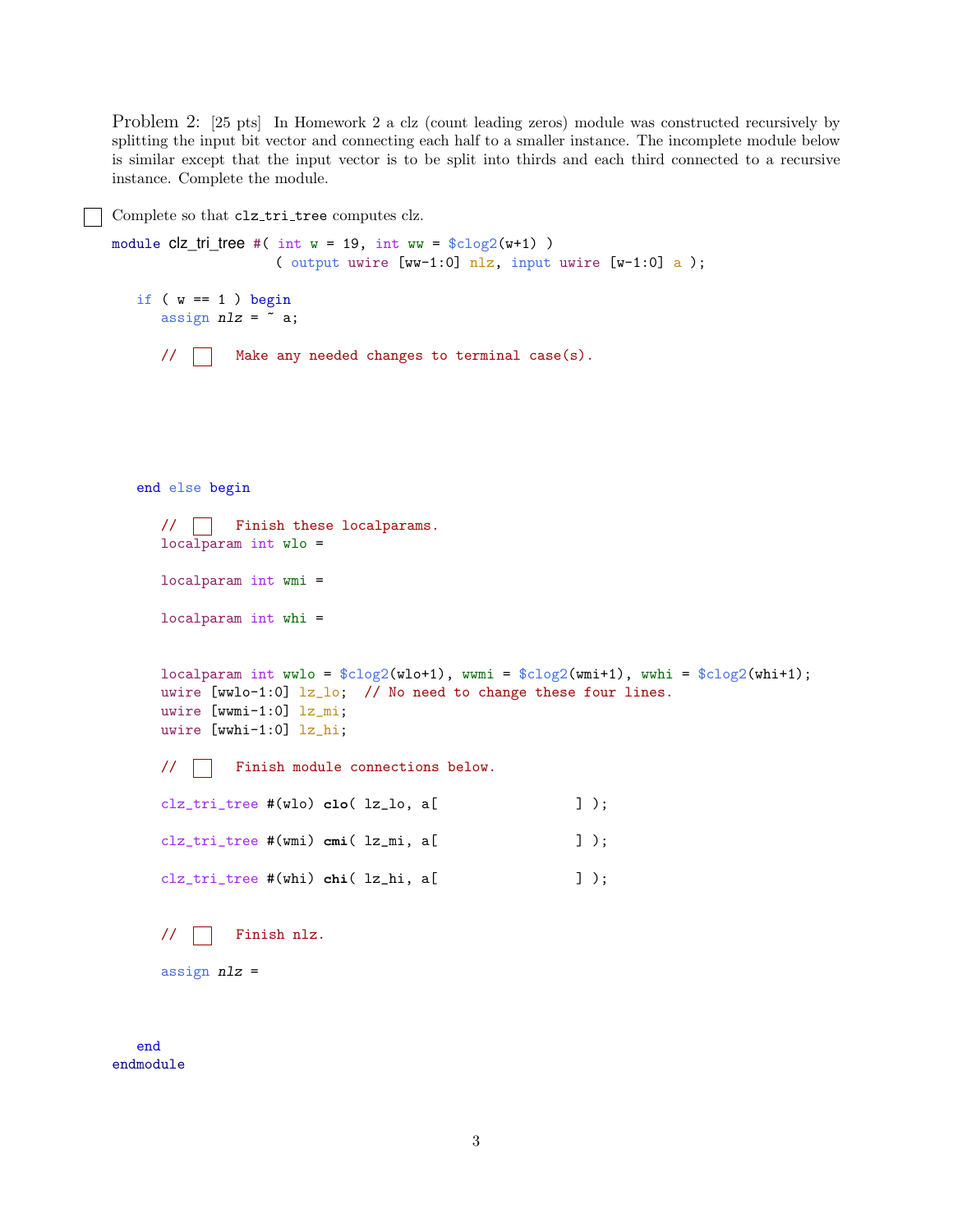Problem 3: [27 pts] Appearing below are modules that test if two bit vectors are equal in some way.

(a) Show the hardware for the module below at the default size using basic gates: AND, OR, XOR, NOTs, and bubbled inputs and outputs. Do not use something like  $=$ .

module  $eq \#( int w = 4)$  ( output uwire equal, input uwire [w-1:0] a, b); assign equal =  $a == b$ ; endmodule

Show hardware using basic gates at default size.

(b) Show the cost and delay of the module in terms of w (the value of parameter  $\bf{w}$ ) using the simple model.

 $\Box$  In terms of w:  $\Box$  Cost and  $\Box$  Delay.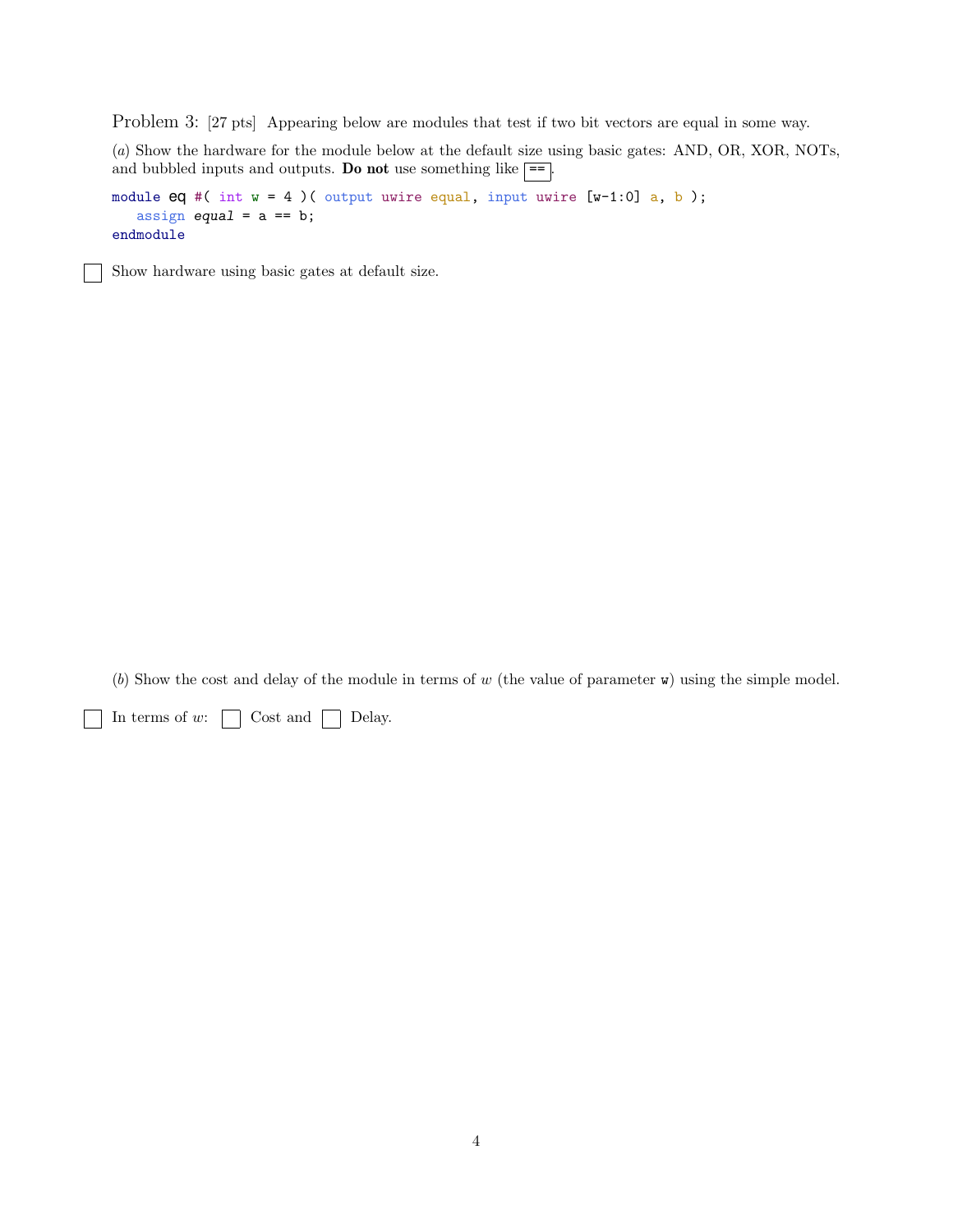(c) The module below also tests equality but it does so after shifting the first operand. Show the hardware in terms of basic gates after optimization.

```
module eqs #( int w = 6, int s = 2)( output uwire equal, input uwire [w-1:0] a, b);
 localparam logic [w+s-1:0] zero = 0;
 assign equal = zero + (a \lt\lt s) == b;endmodule
```
Show hardware at default size after optimization.

(d) The module below performs a different operation than the one above. Explain the difference and show an example.

module eqt #( int  $w = 16$ , int  $s = 5$ ) ( output uwire equal, input uwire  $[w-1:0]$  a, b);

assign equal =  $(a \lt\lt s) == b;$ 

## endmodule

Difference between operation eqs and eqt.

Show a value for a and b for which the output of eqs and eqt are different.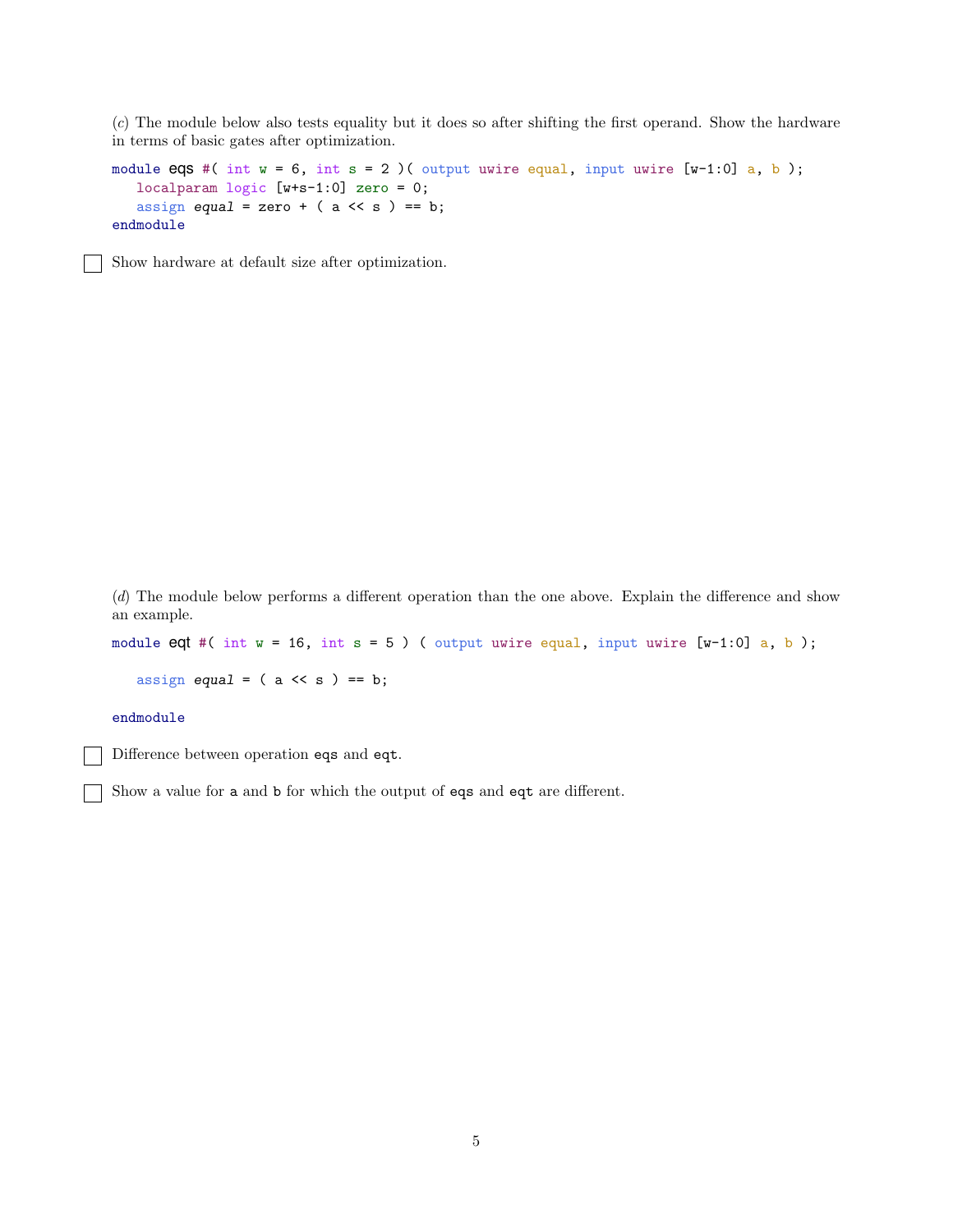Problem 4: [28 pts] Answer each question below.

(a) Appearing below is synthesis data taken from the solution to Homework 2. The Delay Target column shows the maximum delay constraint given to the synthesis program.

| Module Name    |       | Area Delay Delay |                       |
|----------------|-------|------------------|-----------------------|
|                |       | Actual Target    |                       |
| $clz_w32$      |       |                  | 26290 3.110 10.000 ns |
| clz_tree_w32   |       |                  | 21706 1.425 10.000 ns |
| $clz_w32_1$    | 36476 |                  | 1.007 0.100 ns        |
| clz_tree_w32_5 | 37356 |                  |                       |

In general, which result should be used if the only goal were to minimize area, the results for the  $( ) 10.0$  ns Target or for the  $( ) 0.1$  ns Target?  $\Box$  Explain.

In general, which result should be used if the only goal were to minimize delay, the results for the  $\bigcirc$  10.0 ns Target or for the  $\bigcirc$  0.1 ns Target?  $\Box$  Explain.

(b) Provide w-bit declarations requested below.

// Declare each object to be w bits and consistent with its name. // uwire [ ] bit\_zero\_is\_msb; uwire [ ] bit\_zero\_is\_lsb; uwire [ ] bit\_zero\_is\_middle;